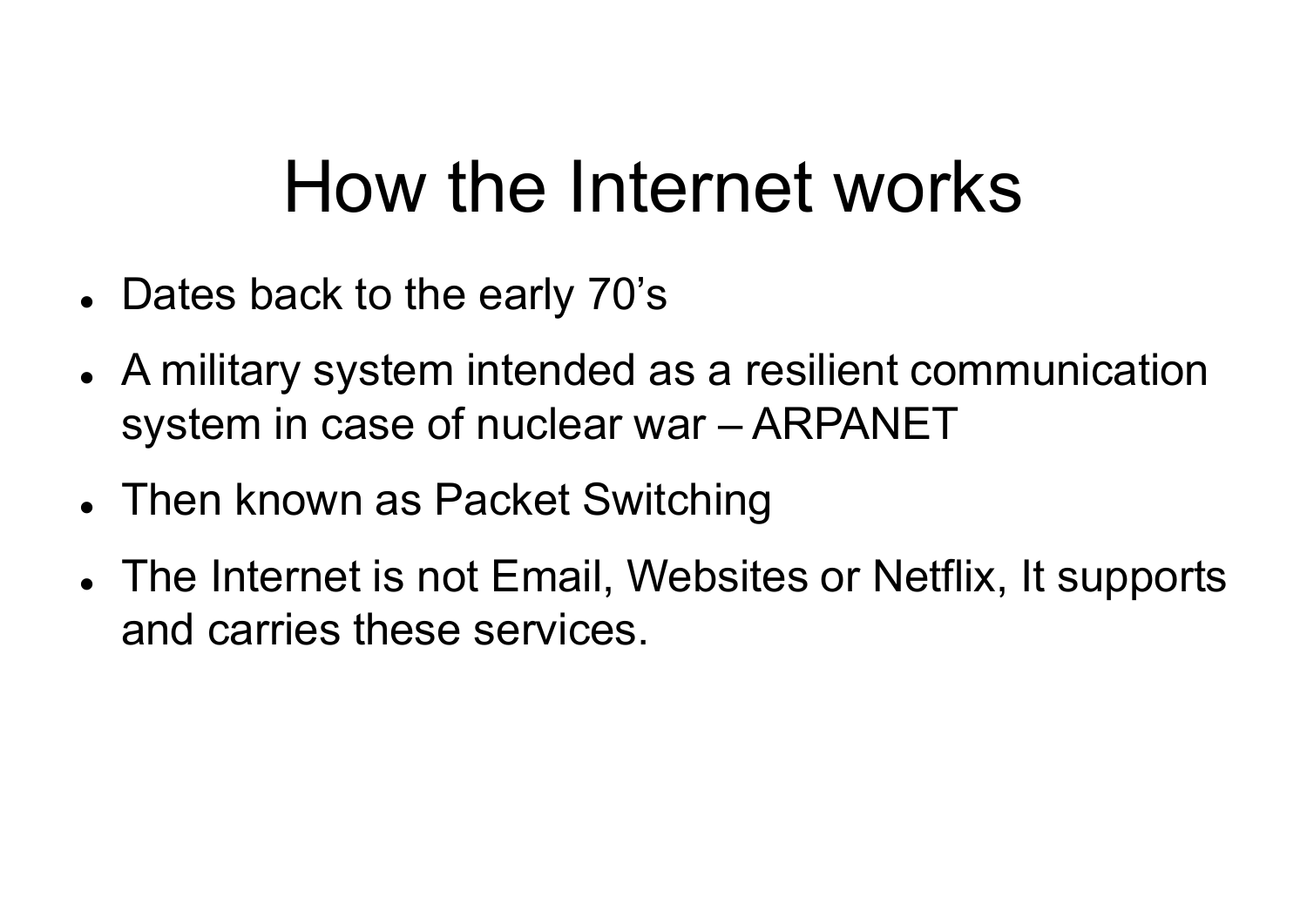### Where it all began

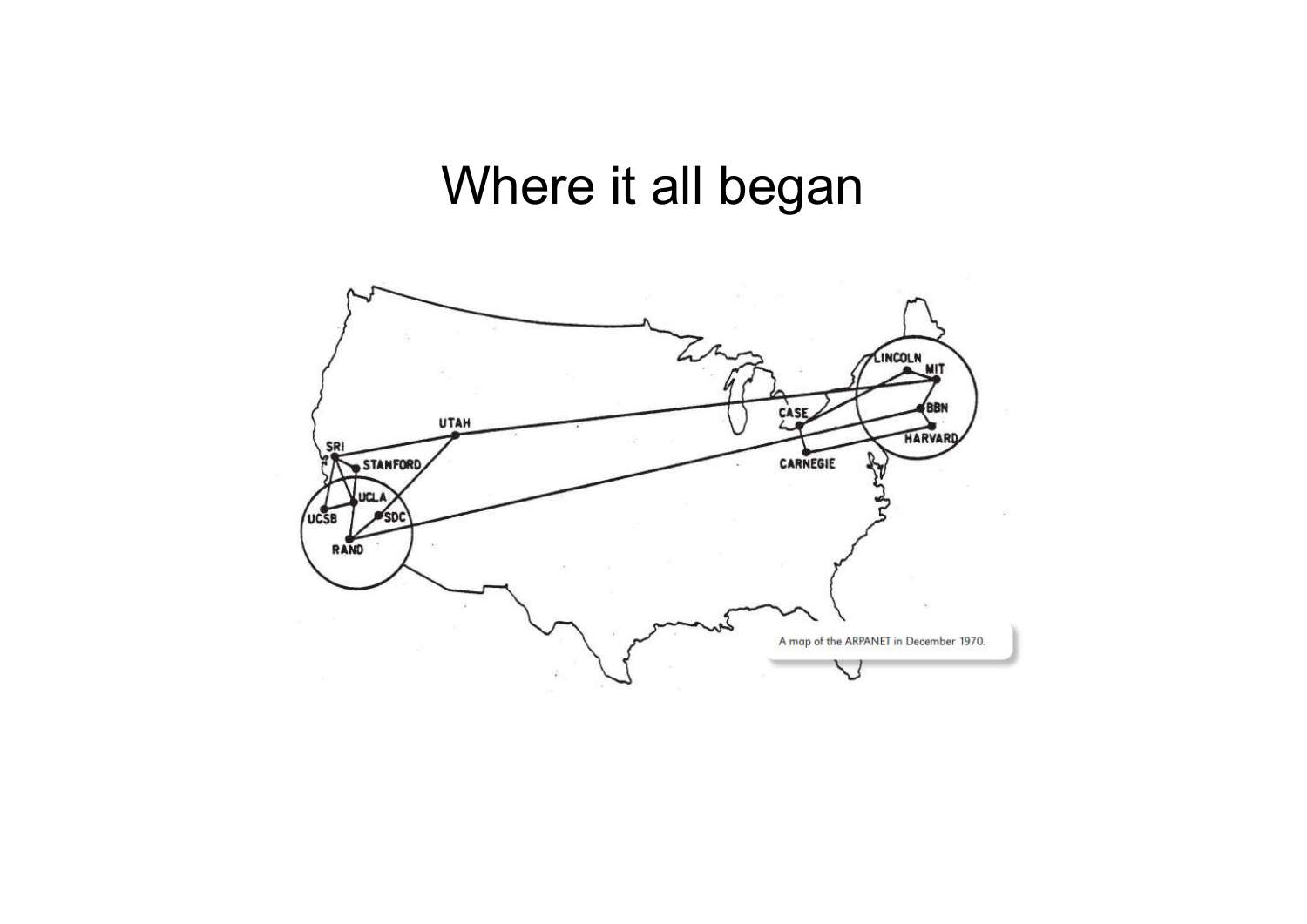#### Coping with damage

The system was designed to cope with severely damaged cities

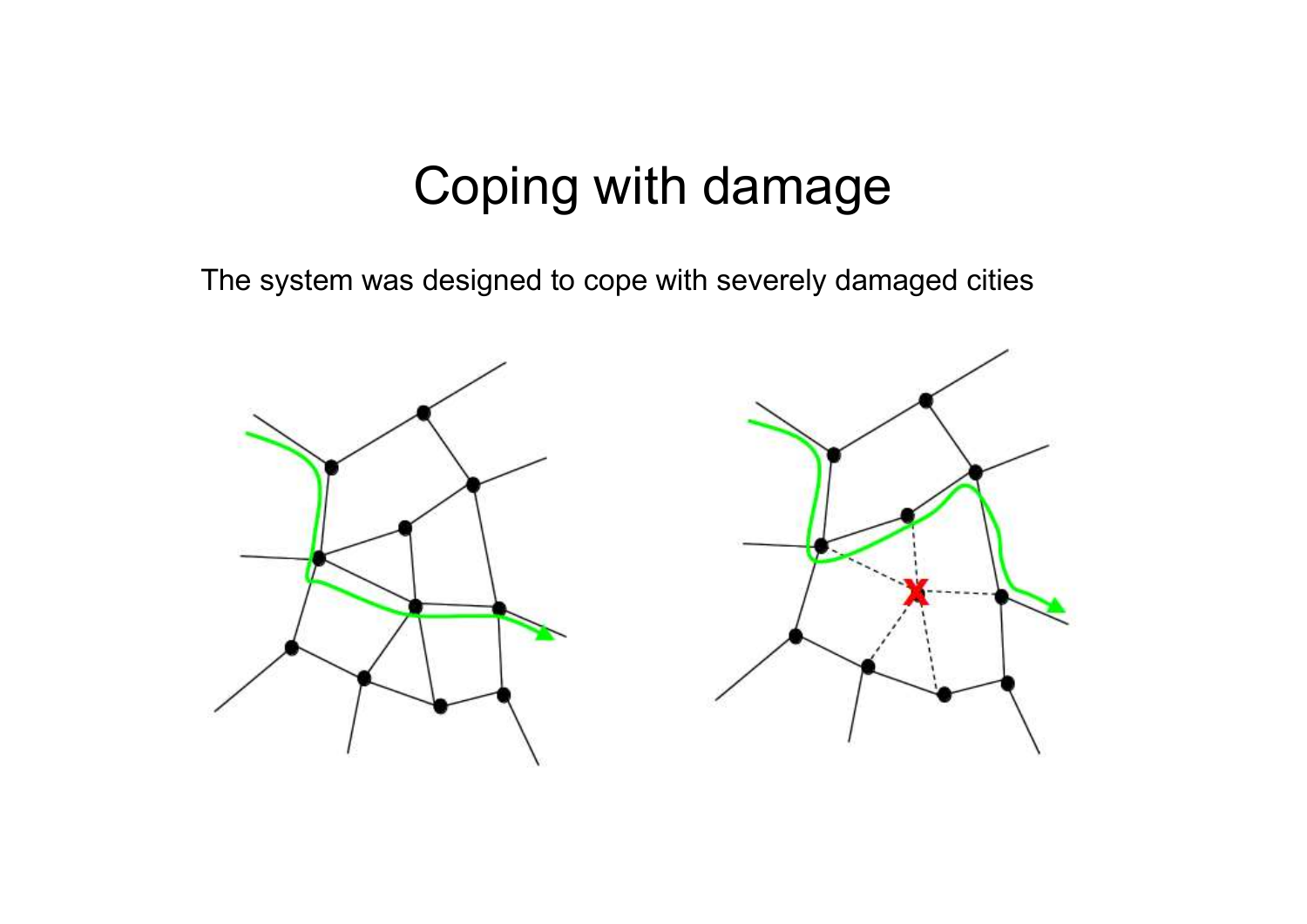### A very Basic Internet

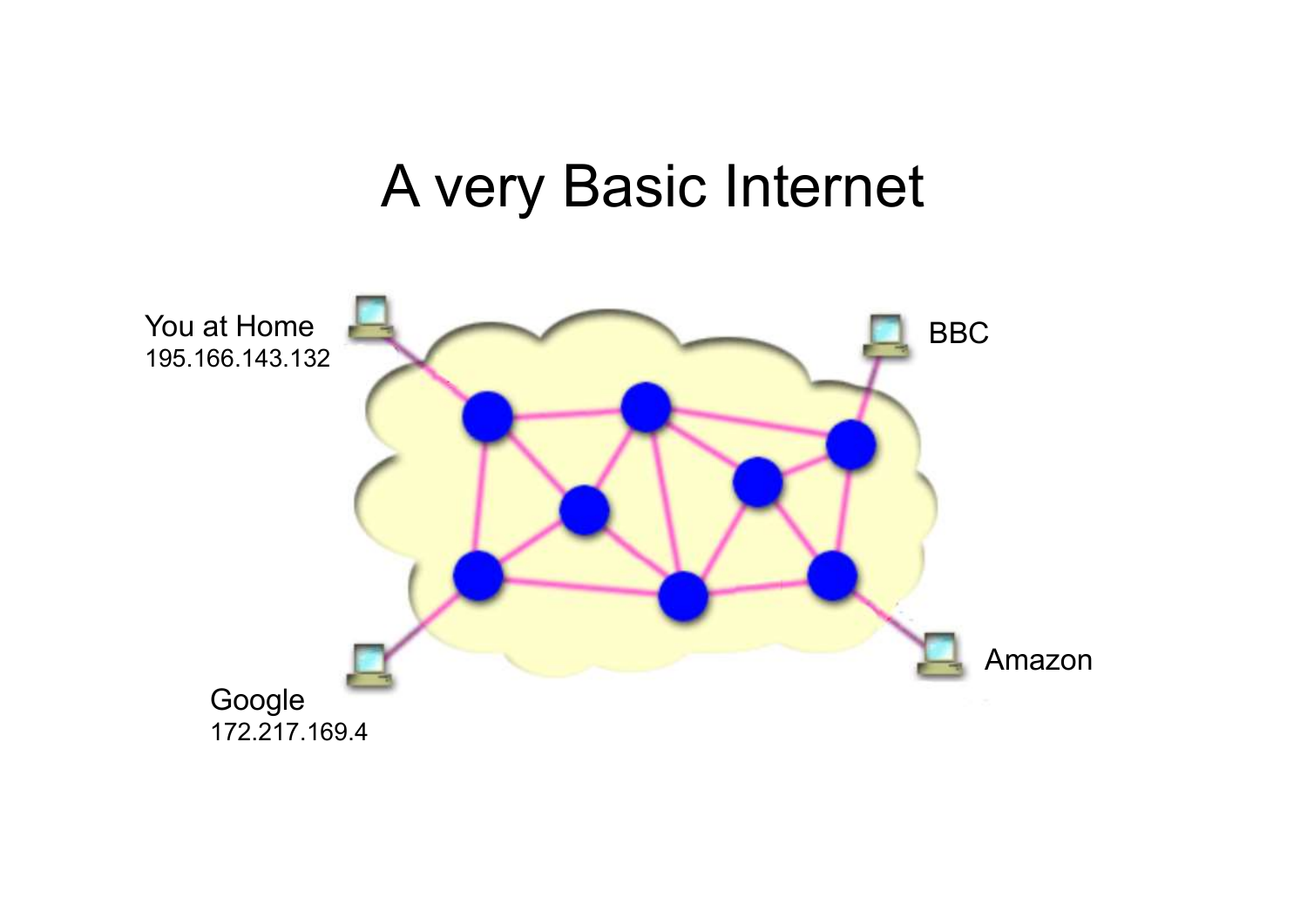#### Between Continents

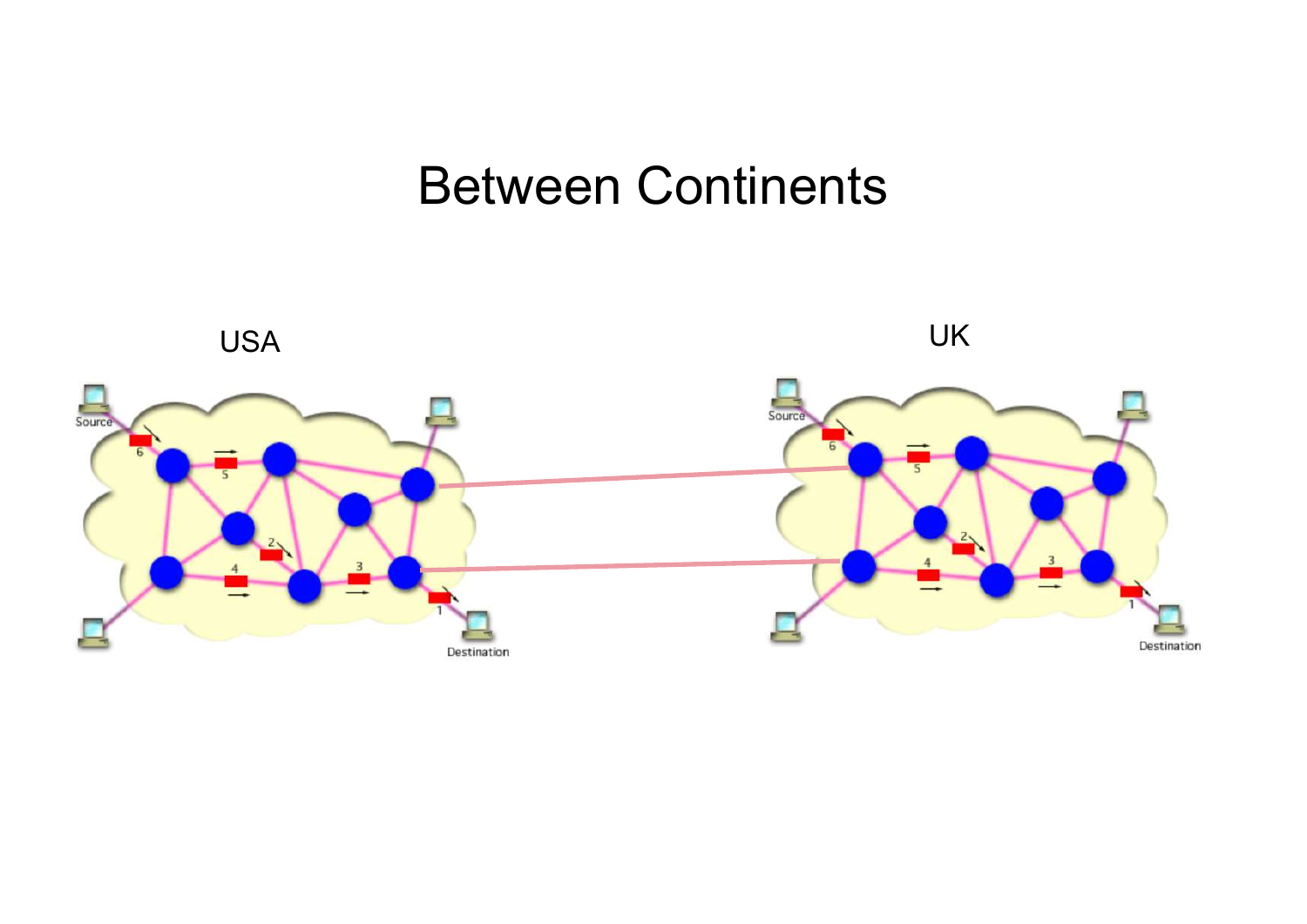### How you connect

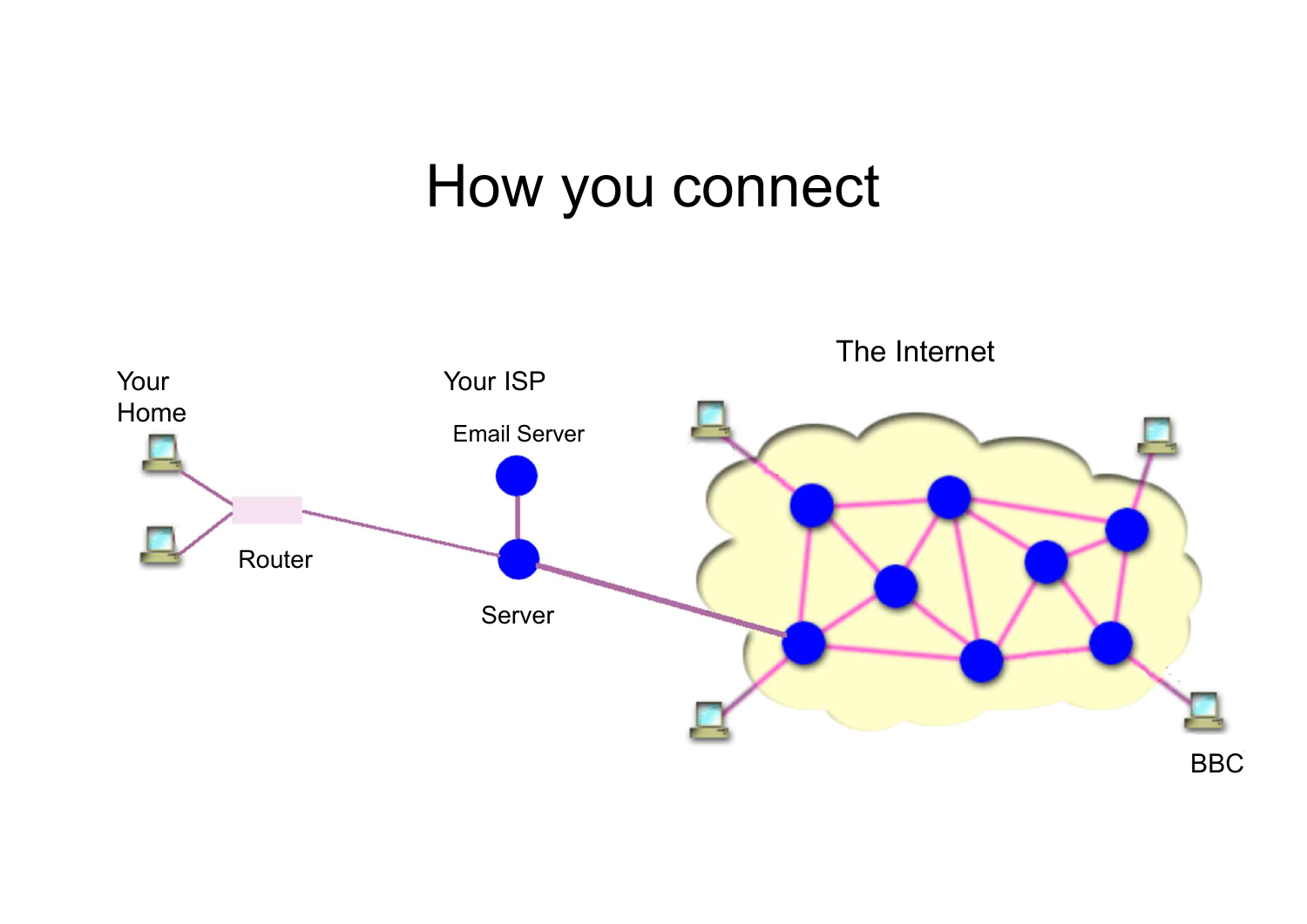### Everything we use is an Internet service

- Everything we use is an Internet service<br>• Email the first service to run over the Internet<br>• WWW another service, invented later by that
- Everything we use is an Internet service<br>• Email the first service to run over the Internet<br>• WWW another service, invented later by that<br>clever man Sir Tim Berners-Lee clever man Sir Tim Berners-Lee
- All rely on a source and destination IP Address:
- $Google = 74.125.242.115$
- BBC = 172.217.169.4